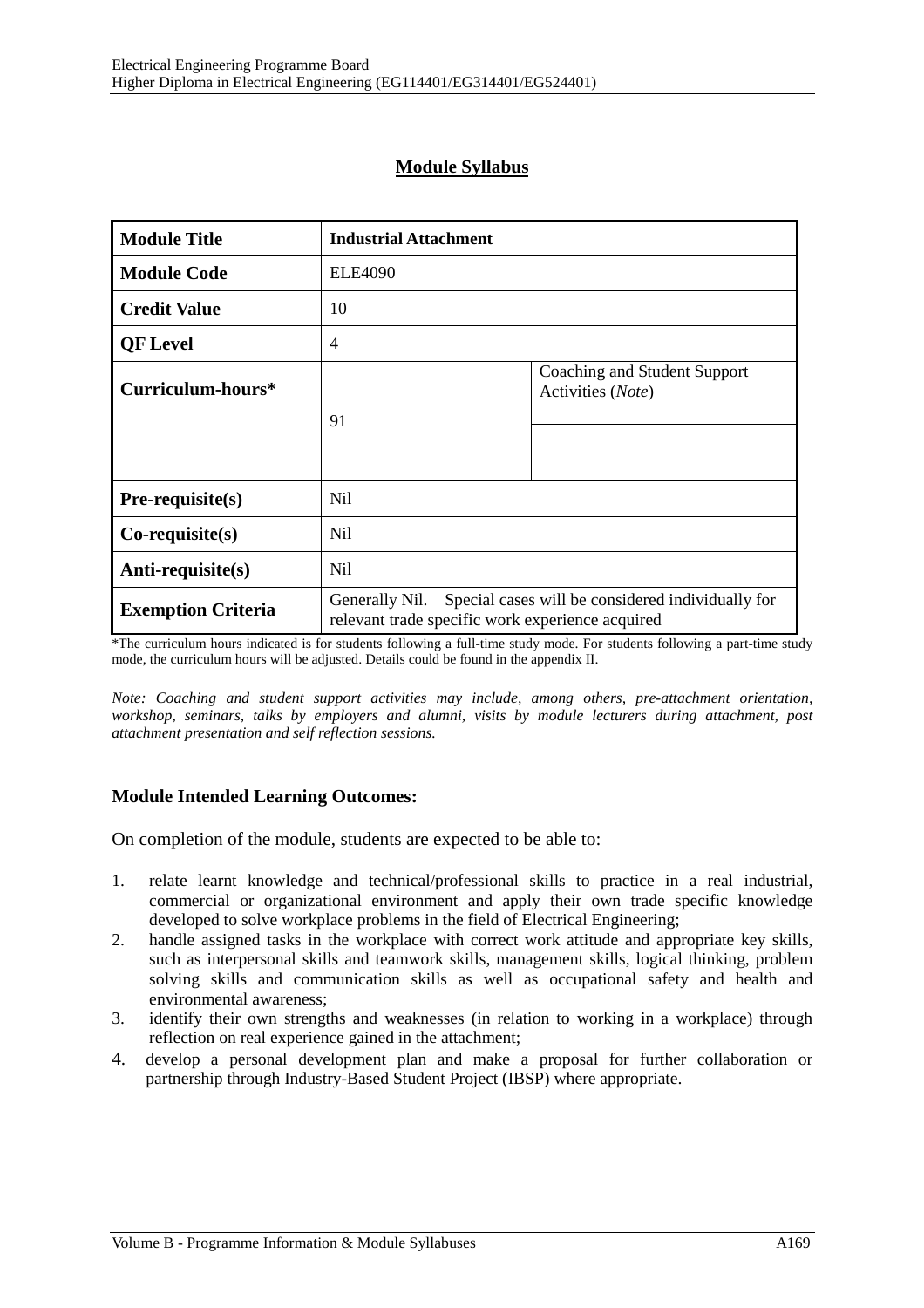### **Learning Contents and Indicative Curriculum Hours:**

| <b>Indicative Curriculum</b>                                                                                                                                                                                                                                                                                                                                                                                                                                                                                                                                                                                                                                                                                                                                                                                                                                                                                                                                                                                                                                                                                                                                                                                                                                                                                                                                                                                                                                                                                                                                                                                                                                                                                                                                                                                                       |
|------------------------------------------------------------------------------------------------------------------------------------------------------------------------------------------------------------------------------------------------------------------------------------------------------------------------------------------------------------------------------------------------------------------------------------------------------------------------------------------------------------------------------------------------------------------------------------------------------------------------------------------------------------------------------------------------------------------------------------------------------------------------------------------------------------------------------------------------------------------------------------------------------------------------------------------------------------------------------------------------------------------------------------------------------------------------------------------------------------------------------------------------------------------------------------------------------------------------------------------------------------------------------------------------------------------------------------------------------------------------------------------------------------------------------------------------------------------------------------------------------------------------------------------------------------------------------------------------------------------------------------------------------------------------------------------------------------------------------------------------------------------------------------------------------------------------------------|
| Hours#                                                                                                                                                                                                                                                                                                                                                                                                                                                                                                                                                                                                                                                                                                                                                                                                                                                                                                                                                                                                                                                                                                                                                                                                                                                                                                                                                                                                                                                                                                                                                                                                                                                                                                                                                                                                                             |
|                                                                                                                                                                                                                                                                                                                                                                                                                                                                                                                                                                                                                                                                                                                                                                                                                                                                                                                                                                                                                                                                                                                                                                                                                                                                                                                                                                                                                                                                                                                                                                                                                                                                                                                                                                                                                                    |
| 91 hours of industrial                                                                                                                                                                                                                                                                                                                                                                                                                                                                                                                                                                                                                                                                                                                                                                                                                                                                                                                                                                                                                                                                                                                                                                                                                                                                                                                                                                                                                                                                                                                                                                                                                                                                                                                                                                                                             |
| attachment                                                                                                                                                                                                                                                                                                                                                                                                                                                                                                                                                                                                                                                                                                                                                                                                                                                                                                                                                                                                                                                                                                                                                                                                                                                                                                                                                                                                                                                                                                                                                                                                                                                                                                                                                                                                                         |
|                                                                                                                                                                                                                                                                                                                                                                                                                                                                                                                                                                                                                                                                                                                                                                                                                                                                                                                                                                                                                                                                                                                                                                                                                                                                                                                                                                                                                                                                                                                                                                                                                                                                                                                                                                                                                                    |
|                                                                                                                                                                                                                                                                                                                                                                                                                                                                                                                                                                                                                                                                                                                                                                                                                                                                                                                                                                                                                                                                                                                                                                                                                                                                                                                                                                                                                                                                                                                                                                                                                                                                                                                                                                                                                                    |
|                                                                                                                                                                                                                                                                                                                                                                                                                                                                                                                                                                                                                                                                                                                                                                                                                                                                                                                                                                                                                                                                                                                                                                                                                                                                                                                                                                                                                                                                                                                                                                                                                                                                                                                                                                                                                                    |
|                                                                                                                                                                                                                                                                                                                                                                                                                                                                                                                                                                                                                                                                                                                                                                                                                                                                                                                                                                                                                                                                                                                                                                                                                                                                                                                                                                                                                                                                                                                                                                                                                                                                                                                                                                                                                                    |
|                                                                                                                                                                                                                                                                                                                                                                                                                                                                                                                                                                                                                                                                                                                                                                                                                                                                                                                                                                                                                                                                                                                                                                                                                                                                                                                                                                                                                                                                                                                                                                                                                                                                                                                                                                                                                                    |
|                                                                                                                                                                                                                                                                                                                                                                                                                                                                                                                                                                                                                                                                                                                                                                                                                                                                                                                                                                                                                                                                                                                                                                                                                                                                                                                                                                                                                                                                                                                                                                                                                                                                                                                                                                                                                                    |
|                                                                                                                                                                                                                                                                                                                                                                                                                                                                                                                                                                                                                                                                                                                                                                                                                                                                                                                                                                                                                                                                                                                                                                                                                                                                                                                                                                                                                                                                                                                                                                                                                                                                                                                                                                                                                                    |
|                                                                                                                                                                                                                                                                                                                                                                                                                                                                                                                                                                                                                                                                                                                                                                                                                                                                                                                                                                                                                                                                                                                                                                                                                                                                                                                                                                                                                                                                                                                                                                                                                                                                                                                                                                                                                                    |
|                                                                                                                                                                                                                                                                                                                                                                                                                                                                                                                                                                                                                                                                                                                                                                                                                                                                                                                                                                                                                                                                                                                                                                                                                                                                                                                                                                                                                                                                                                                                                                                                                                                                                                                                                                                                                                    |
|                                                                                                                                                                                                                                                                                                                                                                                                                                                                                                                                                                                                                                                                                                                                                                                                                                                                                                                                                                                                                                                                                                                                                                                                                                                                                                                                                                                                                                                                                                                                                                                                                                                                                                                                                                                                                                    |
|                                                                                                                                                                                                                                                                                                                                                                                                                                                                                                                                                                                                                                                                                                                                                                                                                                                                                                                                                                                                                                                                                                                                                                                                                                                                                                                                                                                                                                                                                                                                                                                                                                                                                                                                                                                                                                    |
|                                                                                                                                                                                                                                                                                                                                                                                                                                                                                                                                                                                                                                                                                                                                                                                                                                                                                                                                                                                                                                                                                                                                                                                                                                                                                                                                                                                                                                                                                                                                                                                                                                                                                                                                                                                                                                    |
|                                                                                                                                                                                                                                                                                                                                                                                                                                                                                                                                                                                                                                                                                                                                                                                                                                                                                                                                                                                                                                                                                                                                                                                                                                                                                                                                                                                                                                                                                                                                                                                                                                                                                                                                                                                                                                    |
|                                                                                                                                                                                                                                                                                                                                                                                                                                                                                                                                                                                                                                                                                                                                                                                                                                                                                                                                                                                                                                                                                                                                                                                                                                                                                                                                                                                                                                                                                                                                                                                                                                                                                                                                                                                                                                    |
|                                                                                                                                                                                                                                                                                                                                                                                                                                                                                                                                                                                                                                                                                                                                                                                                                                                                                                                                                                                                                                                                                                                                                                                                                                                                                                                                                                                                                                                                                                                                                                                                                                                                                                                                                                                                                                    |
|                                                                                                                                                                                                                                                                                                                                                                                                                                                                                                                                                                                                                                                                                                                                                                                                                                                                                                                                                                                                                                                                                                                                                                                                                                                                                                                                                                                                                                                                                                                                                                                                                                                                                                                                                                                                                                    |
|                                                                                                                                                                                                                                                                                                                                                                                                                                                                                                                                                                                                                                                                                                                                                                                                                                                                                                                                                                                                                                                                                                                                                                                                                                                                                                                                                                                                                                                                                                                                                                                                                                                                                                                                                                                                                                    |
|                                                                                                                                                                                                                                                                                                                                                                                                                                                                                                                                                                                                                                                                                                                                                                                                                                                                                                                                                                                                                                                                                                                                                                                                                                                                                                                                                                                                                                                                                                                                                                                                                                                                                                                                                                                                                                    |
|                                                                                                                                                                                                                                                                                                                                                                                                                                                                                                                                                                                                                                                                                                                                                                                                                                                                                                                                                                                                                                                                                                                                                                                                                                                                                                                                                                                                                                                                                                                                                                                                                                                                                                                                                                                                                                    |
|                                                                                                                                                                                                                                                                                                                                                                                                                                                                                                                                                                                                                                                                                                                                                                                                                                                                                                                                                                                                                                                                                                                                                                                                                                                                                                                                                                                                                                                                                                                                                                                                                                                                                                                                                                                                                                    |
|                                                                                                                                                                                                                                                                                                                                                                                                                                                                                                                                                                                                                                                                                                                                                                                                                                                                                                                                                                                                                                                                                                                                                                                                                                                                                                                                                                                                                                                                                                                                                                                                                                                                                                                                                                                                                                    |
|                                                                                                                                                                                                                                                                                                                                                                                                                                                                                                                                                                                                                                                                                                                                                                                                                                                                                                                                                                                                                                                                                                                                                                                                                                                                                                                                                                                                                                                                                                                                                                                                                                                                                                                                                                                                                                    |
|                                                                                                                                                                                                                                                                                                                                                                                                                                                                                                                                                                                                                                                                                                                                                                                                                                                                                                                                                                                                                                                                                                                                                                                                                                                                                                                                                                                                                                                                                                                                                                                                                                                                                                                                                                                                                                    |
|                                                                                                                                                                                                                                                                                                                                                                                                                                                                                                                                                                                                                                                                                                                                                                                                                                                                                                                                                                                                                                                                                                                                                                                                                                                                                                                                                                                                                                                                                                                                                                                                                                                                                                                                                                                                                                    |
|                                                                                                                                                                                                                                                                                                                                                                                                                                                                                                                                                                                                                                                                                                                                                                                                                                                                                                                                                                                                                                                                                                                                                                                                                                                                                                                                                                                                                                                                                                                                                                                                                                                                                                                                                                                                                                    |
|                                                                                                                                                                                                                                                                                                                                                                                                                                                                                                                                                                                                                                                                                                                                                                                                                                                                                                                                                                                                                                                                                                                                                                                                                                                                                                                                                                                                                                                                                                                                                                                                                                                                                                                                                                                                                                    |
|                                                                                                                                                                                                                                                                                                                                                                                                                                                                                                                                                                                                                                                                                                                                                                                                                                                                                                                                                                                                                                                                                                                                                                                                                                                                                                                                                                                                                                                                                                                                                                                                                                                                                                                                                                                                                                    |
|                                                                                                                                                                                                                                                                                                                                                                                                                                                                                                                                                                                                                                                                                                                                                                                                                                                                                                                                                                                                                                                                                                                                                                                                                                                                                                                                                                                                                                                                                                                                                                                                                                                                                                                                                                                                                                    |
|                                                                                                                                                                                                                                                                                                                                                                                                                                                                                                                                                                                                                                                                                                                                                                                                                                                                                                                                                                                                                                                                                                                                                                                                                                                                                                                                                                                                                                                                                                                                                                                                                                                                                                                                                                                                                                    |
|                                                                                                                                                                                                                                                                                                                                                                                                                                                                                                                                                                                                                                                                                                                                                                                                                                                                                                                                                                                                                                                                                                                                                                                                                                                                                                                                                                                                                                                                                                                                                                                                                                                                                                                                                                                                                                    |
|                                                                                                                                                                                                                                                                                                                                                                                                                                                                                                                                                                                                                                                                                                                                                                                                                                                                                                                                                                                                                                                                                                                                                                                                                                                                                                                                                                                                                                                                                                                                                                                                                                                                                                                                                                                                                                    |
|                                                                                                                                                                                                                                                                                                                                                                                                                                                                                                                                                                                                                                                                                                                                                                                                                                                                                                                                                                                                                                                                                                                                                                                                                                                                                                                                                                                                                                                                                                                                                                                                                                                                                                                                                                                                                                    |
|                                                                                                                                                                                                                                                                                                                                                                                                                                                                                                                                                                                                                                                                                                                                                                                                                                                                                                                                                                                                                                                                                                                                                                                                                                                                                                                                                                                                                                                                                                                                                                                                                                                                                                                                                                                                                                    |
|                                                                                                                                                                                                                                                                                                                                                                                                                                                                                                                                                                                                                                                                                                                                                                                                                                                                                                                                                                                                                                                                                                                                                                                                                                                                                                                                                                                                                                                                                                                                                                                                                                                                                                                                                                                                                                    |
|                                                                                                                                                                                                                                                                                                                                                                                                                                                                                                                                                                                                                                                                                                                                                                                                                                                                                                                                                                                                                                                                                                                                                                                                                                                                                                                                                                                                                                                                                                                                                                                                                                                                                                                                                                                                                                    |
|                                                                                                                                                                                                                                                                                                                                                                                                                                                                                                                                                                                                                                                                                                                                                                                                                                                                                                                                                                                                                                                                                                                                                                                                                                                                                                                                                                                                                                                                                                                                                                                                                                                                                                                                                                                                                                    |
|                                                                                                                                                                                                                                                                                                                                                                                                                                                                                                                                                                                                                                                                                                                                                                                                                                                                                                                                                                                                                                                                                                                                                                                                                                                                                                                                                                                                                                                                                                                                                                                                                                                                                                                                                                                                                                    |
| <b>Learning Contents</b><br>Orientation and Student Support Activities<br>Statement of Understanding among the participating<br>organizations or companies, IVE / VTC and the students<br>Concept of key skills<br>Workplace safety, environmental concerns, insurance coverage,<br>professional expectations, legalities, ethics, and confidentiality<br>matters<br>Job description and work / attachment schedules<br>Various procedures: leave application, discipline, grievance,<br>feedback, local or Mainland China travel, etc<br>Roles of trainees, tutors and industry mentors<br>Background of the organizations or companies<br>Workplace / Business etiquette<br>Importance of working in teams<br>Correct work attitude<br>Possible continuation to Industry-Based Student Project (IBSP)<br><b>Attachment Experience</b><br>Personalized learning / training plan<br>Proposal for possible continuation to Industry-Based Student<br>Project (IBSP)<br>Student log book: record of work / activities, progress and<br>learning points<br>Workplace visit(s) by tutors $\frac{1}{1}$ industrial attachment coordinator<br>Completion of the attachment as specified in the attachment<br>$s$ chedule $(s)$<br>Feedback / comments of industry mentors<br>Presentation<br>Characteristics of the assigned operational unit<br>Practices at the workplace<br>Appreciation of a real working environment relating to the filed<br>of Electrical Engineering<br>Learning points from the attachment, relation with learnt<br>knowledge and technical / professional skills in Engineering<br>Discipline<br>Reflection and evaluation of own performance, strengths and<br>weaknesses, areas of and plan for improvement, plan for further<br>collaboration in Industry-Based Student Project (IBSP) where<br>appropriate |

*Note#: The exact curriculum hour of industry attachment (91 hours) depends on the nature of industrial attachment and the location of the industry. The learning contents are described in general terms working in an engineering related workplace.*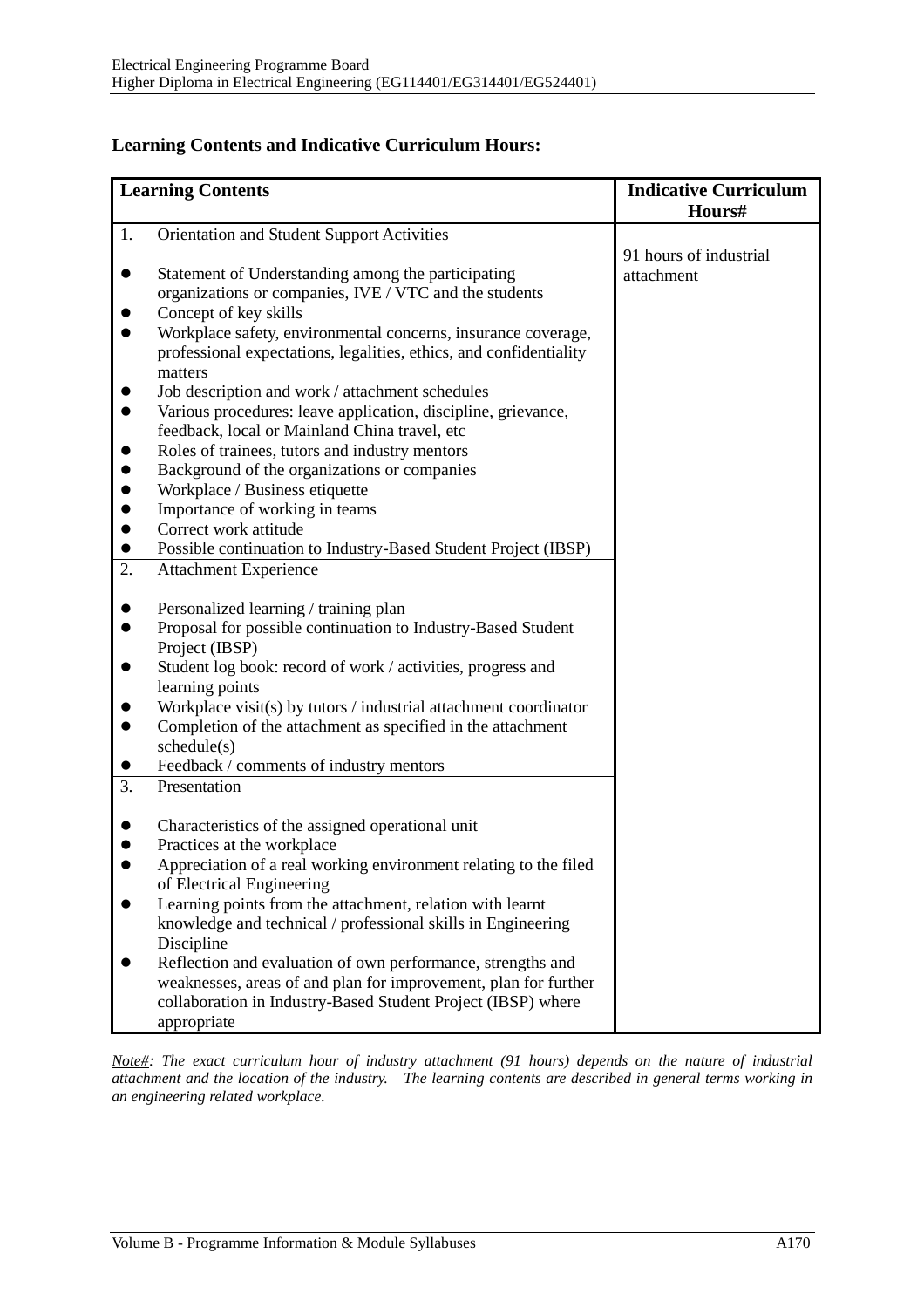|                                               | <b>Intended Learning Outcomes</b> |  |  |  |
|-----------------------------------------------|-----------------------------------|--|--|--|
| <b>Learning Contents</b>                      |                                   |  |  |  |
| Orientation and Student Support<br>Activities |                                   |  |  |  |
| <b>Attachment Experience</b>                  |                                   |  |  |  |
| Presentation                                  |                                   |  |  |  |

# **Mapping of Learning Contents with Module Intended Learning Outcomes:**

### **Learning and Teaching Strategies:**

- Each student should practise at a workplace in an engineering field related to the programme of study for a reasonable length of time, such as a minimum of 90 hours, in order to gain the practical work experience in a real industrial, commercial or organizational environment.
- Orientation will be held before work placement for students to understand the objectives, the process, and the issues in relation to the workplace.
- Tutors / workplace attachment coordinators will visit the students during the placement period at their workplace to examine the well-being of the students, monitor standards of performance, identify learning needs and receive feedback from students and mentors for the sake of maximising student learning.
- Presentation will be conducted at the end / after the placement for students to share and consolidate their work experience.
- In case of insufficient jobs under a real industrial, commercial or organizational environment for placing all students, or students are considered not ready for such placement, measures will be taken to arrange in-house placements in various Operation Units of VTC to offer a simulated environment with quality work contents for students.
- Industrial attachment may lead to a continuation to the module of Industry-Based Student Project (IBSP) if suitable project topics come up between the attached company and the Department.
- Guideline for IA and IBSP should be read in conjunction with this syllabus.

### **Assessment Scheme:**

| Continuous Assessment (CA)    |  |
|-------------------------------|--|
| End of Module Assessment (EA) |  |
| Total                         |  |

- Students are required to achieve satisfactory performance in all of the following components to pass this module:
	- -Complete the workshop on orientation with satisfactory attendance
	- - Write a workplan at the beginning of the attachment for the industrial attachment and proposal for Industry-Based Student Project (IBSP) where appropriate
	- -Complete the work attachment (91 hours) arranged by the Department concerned
	- -Write up a log book to demonstrate progress of learning in the attachment period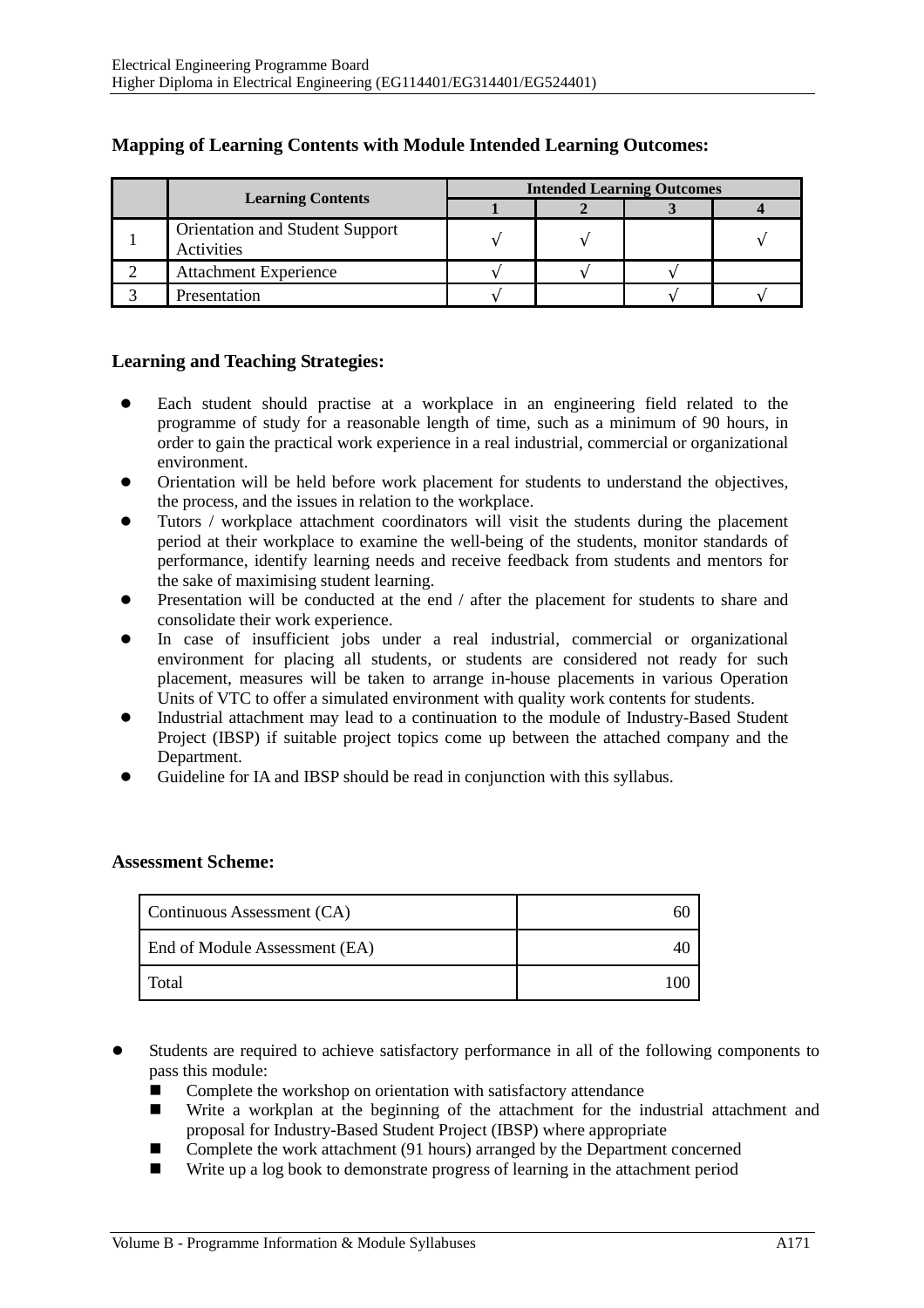- -Consolidate learning at work through presentation at the end or after the attachment period
- Students who are unable to complete the module for various reasons, or who fail to reach a satisfactory standard in any component above, are deemed to fail the module.

## **References:**

- 1. Guideline for Industrial Attachment (IA) and Industry-Based Student Project (IBSP)
- 2. Relevant staff / employee / trainee handbooks of the participating organizations or companies

### **Revision Record:**

| <b>Version</b> | <b>Date</b>  | <b>Revised by</b>         |
|----------------|--------------|---------------------------|
|                | 29 Dec, 2011 | Lam TS                    |
|                | 17 Mar, 2012 | $\mathsf{Lam}\ \text{TS}$ |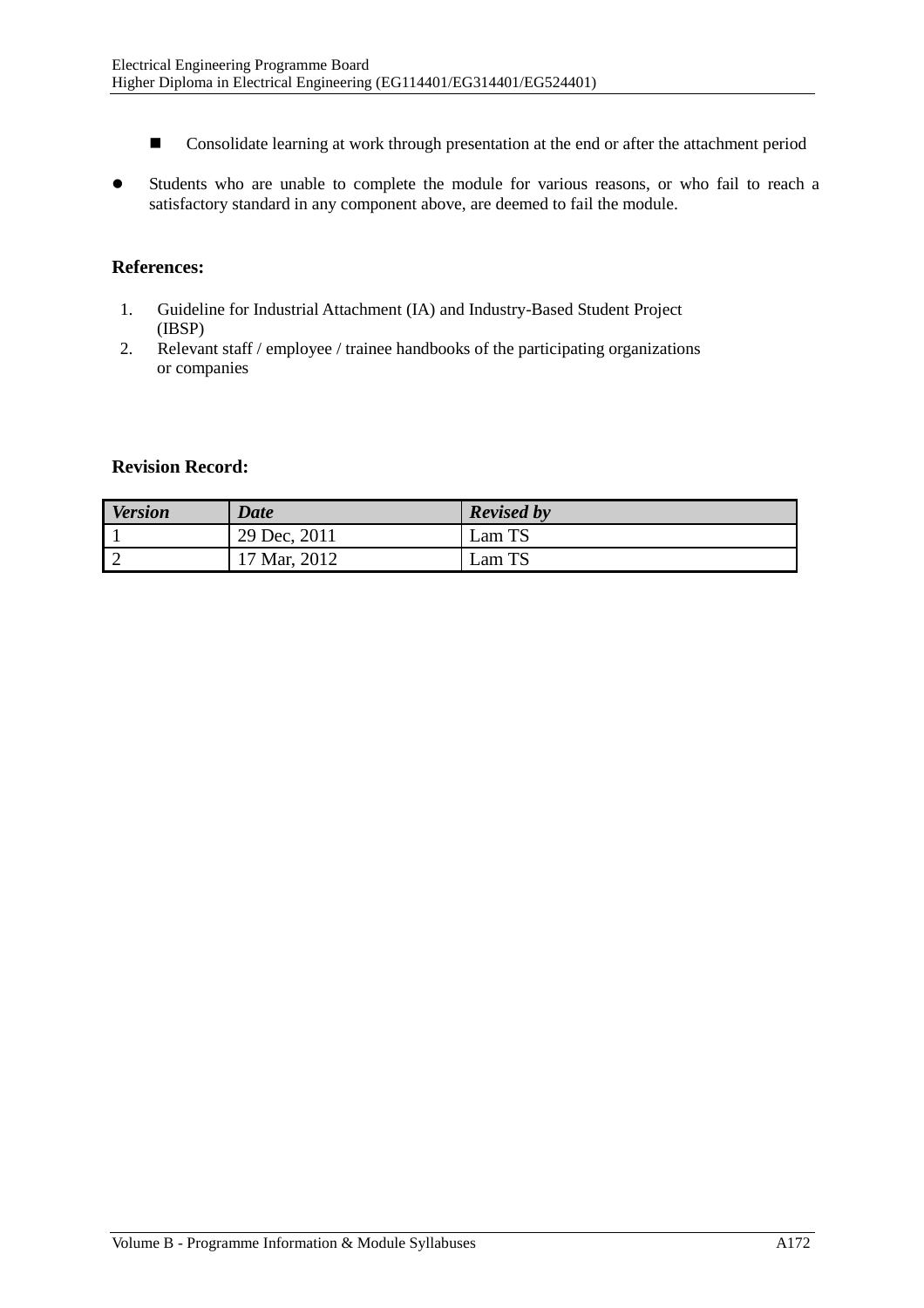# **Module Syllabus**

| <b>Module Title</b>       | <b>Industry-Based Student Project</b>                                                                                  |                                                   |  |
|---------------------------|------------------------------------------------------------------------------------------------------------------------|---------------------------------------------------|--|
| <b>Module Code</b>        | <b>ELE4091</b>                                                                                                         |                                                   |  |
| <b>Credit Value</b>       | 48                                                                                                                     |                                                   |  |
| <b>QF</b> Level           | $\overline{4}$                                                                                                         |                                                   |  |
| Curriculum-hours*         | 117                                                                                                                    | Coaching and Student Support<br>Activities (Note) |  |
|                           |                                                                                                                        | Others:<br>Work Attachment                        |  |
| Pre-requisite(s)          | N <sub>il</sub>                                                                                                        |                                                   |  |
| $Co$ -requisite $(s)$     | N <sub>il</sub>                                                                                                        |                                                   |  |
| Anti-requisite(s)         | N <sub>il</sub>                                                                                                        |                                                   |  |
| <b>Exemption Criteria</b> | Special cases will be considered individually for<br>Generally Nil.<br>relevant course related project works completed |                                                   |  |

\*The curriculum hours indicated is for students following a full-time study mode. For students following a part-time study mode, the curriculum hours will be adjusted. Details could be found in the appendix II.

*Note: Coaching and student support activities include, among others, pre-attachment orientation, visits by project supervisors during attachment, and project presentations.* 

## **Module Intended Learning Outcomes:**

On completion of the module, students are expected to be able to:

- 1. integrate and apply knowledge and skills learned in the course and experience gained from industrial attachment to solve engineering problems through different stages of development, including, as applicable, literature and information search, design, installation, testing, commissioning, evaluation and maintenance with exposure to current developments in the field of Electrical Engineering industry locally or in Mainland China;
- 2. implement relevant aspects of project management, such as scheduling, user requirements, costing, documentation, project supervision and coordination;
- 3. perform project tasks individually and as a team member to solve encountered problems with due reflection on safety, energy and environmental issues wherever appropriate; and
- 4. produce formal written reports and give oral presentations explaining the project work.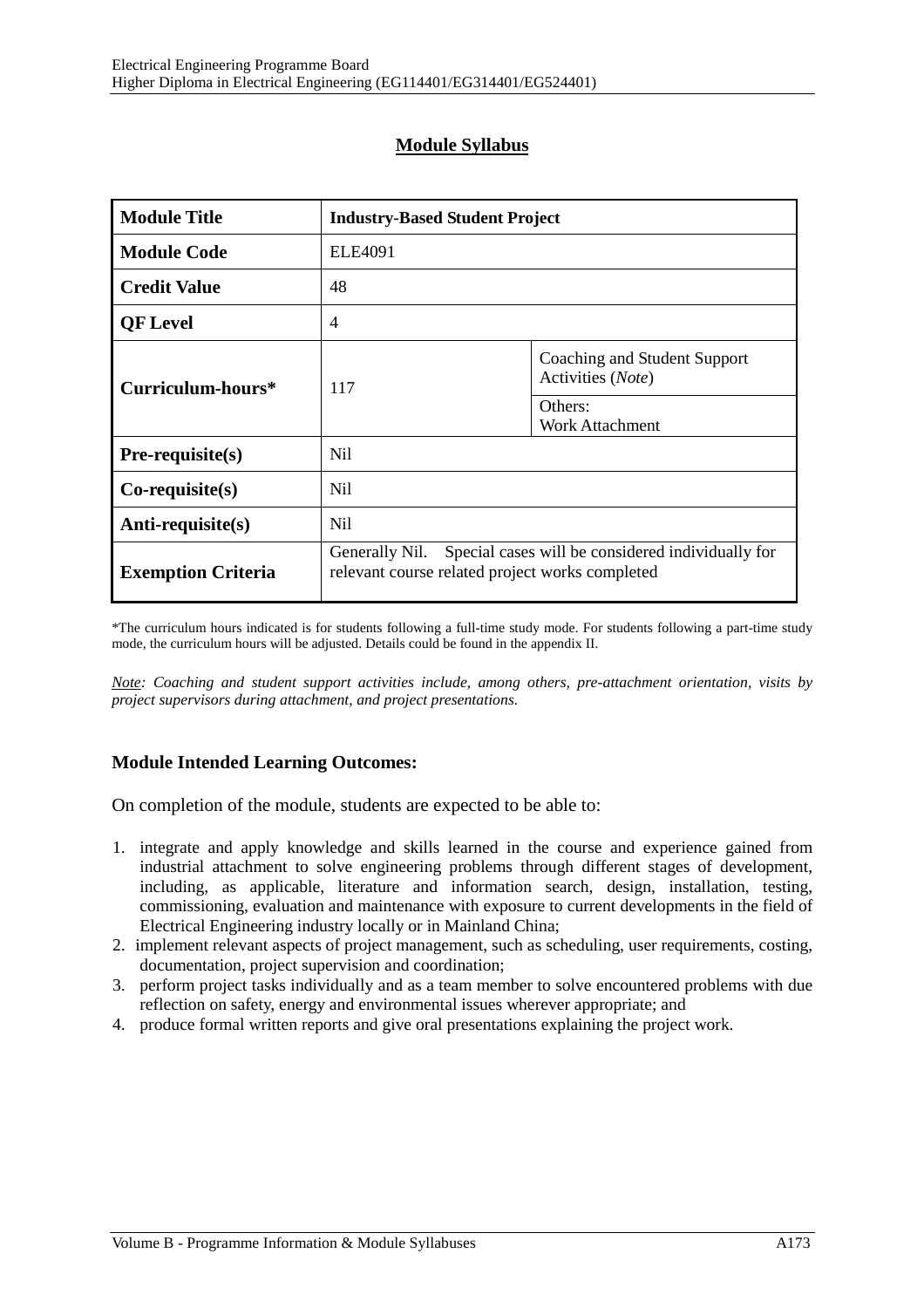# **Learning Contents and Indicative Curriculum Hours:**

|           | <b>Learning Contents</b>                                                  | Indicative<br><b>Curriculum Hours</b> |
|-----------|---------------------------------------------------------------------------|---------------------------------------|
| 1.        | <b>Research and Planning</b>                                              |                                       |
|           |                                                                           | 117 hours                             |
|           | An information gathering exercise, which could include:                   |                                       |
|           | literature survey;                                                        |                                       |
|           | survey of existing equipment/services; and<br>■                           |                                       |
|           | survey of user needs                                                      |                                       |
|           | Development of a project plan and work schedule taking into               |                                       |
|           | considerations the local or Mainland China conditions, as applicable;     |                                       |
| $\bullet$ | Familiarization with the assessment scheme, project deliverables,         |                                       |
|           | environmental & safety issues, and confidentiality matters; and           |                                       |
| $\bullet$ | Identification of problems to be solved by knowledge-based engineering    |                                       |
|           | solutions and experience gained from Industrial Attachment.               |                                       |
| 2.        | Project Implementation                                                    |                                       |
|           | Development of theoretical and engineering solutions to specific problems |                                       |
|           | Carrying out design work on system / hardware / software                  |                                       |
| $\bullet$ | Building / installing / testing of system / hardware / software           |                                       |
| $\bullet$ | Performing experimental or investigative work or system operation         |                                       |
| $\bullet$ | Critically appraising findings / work                                     |                                       |
|           | Providing a cost analysis of development and / or production              |                                       |
|           | Proper documentation throughout the process                               |                                       |
| $\bullet$ | Carrying out the following works:                                         |                                       |
|           | Project supervision<br>ш                                                  |                                       |
|           | Project management<br>■                                                   |                                       |
|           | Project coordination<br>■                                                 |                                       |
|           | Works requested by the employer                                           |                                       |
| 3.        | <b>Project Reporting</b>                                                  |                                       |
|           | Maintaining student log book: record of work / activities, progress and   |                                       |
|           | learning points                                                           |                                       |
|           | Producing a formal written project report / portfolio detailing the works |                                       |
|           | and including the followings:                                             |                                       |
|           | Characteristics and practice of the assigned operational unit             |                                       |
|           | Evaluation of the engineering problems<br>■                               |                                       |
|           | Detailed activity plan to meet objectives / learning outcomes and<br>■    |                                       |
|           | monitor progress                                                          |                                       |
|           | Application of technology for solving engineering design /<br>П           |                                       |
|           | installation / operation / maintenance problems in a competent and        |                                       |
|           | creative manner                                                           |                                       |
|           | Discussion of result, achievement of learning outcomes, conclusion<br>▬   |                                       |
|           | and recommendation for further development                                |                                       |
|           | Giving oral presentations explaining the project work<br>■                |                                       |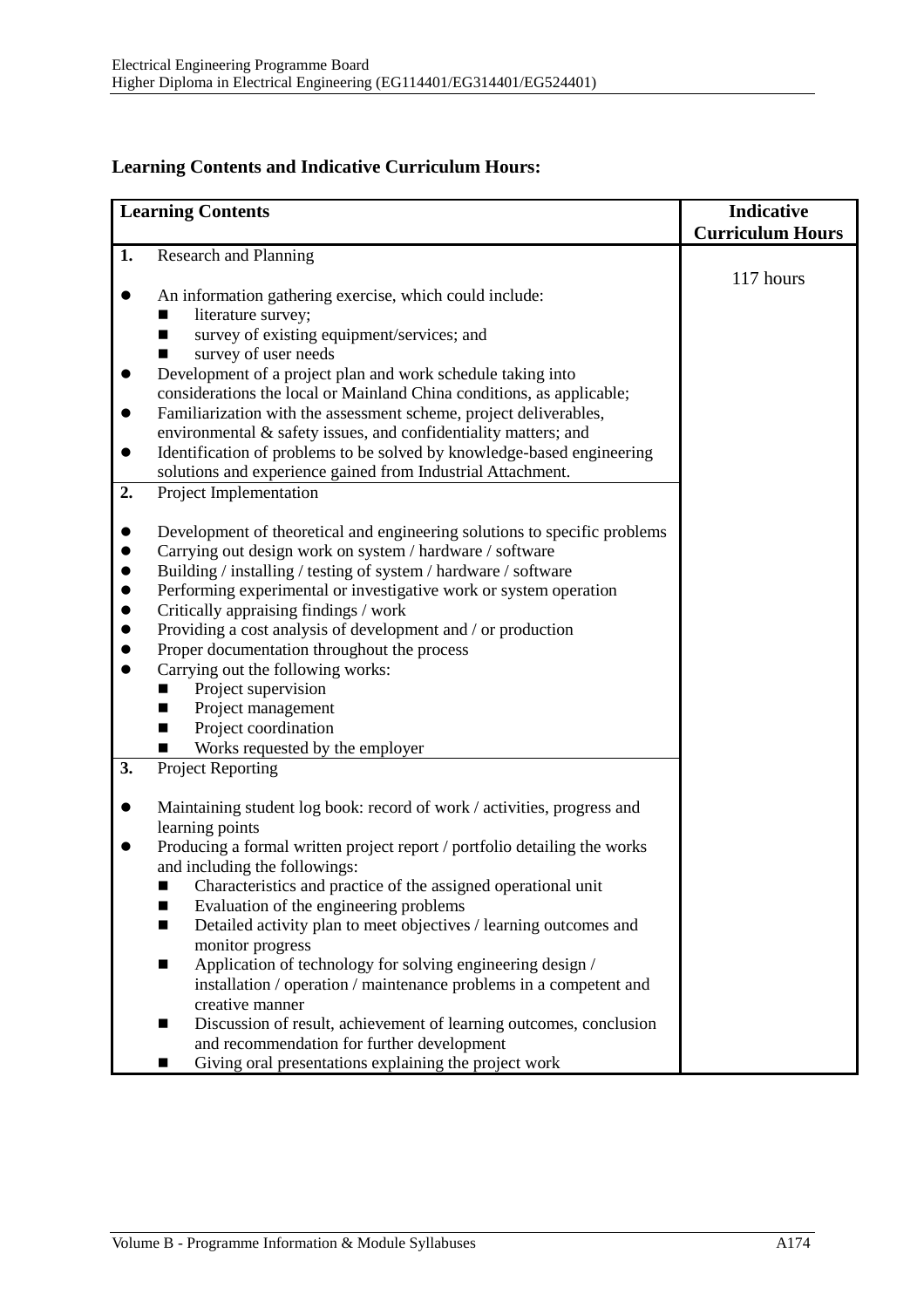|                          | <b>Module Intended Learning Outcomes</b> |  |  |  |
|--------------------------|------------------------------------------|--|--|--|
| <b>Learning Contents</b> |                                          |  |  |  |
| Research and Planning    |                                          |  |  |  |
| Project Implementation   |                                          |  |  |  |
| <b>Project Reporting</b> |                                          |  |  |  |

## **Mapping of Learning Contents with Module Intended Learning Outcomes:**

### **Learning and Teaching Strategies:**

- Students will be assigned on industry-based student project (IBSP) and will work under the real environment in engineering field.
- Students will start their projects at the beginning of the second semester of the final year of study and carry them full-time throughout the whole semester. In this way, both students and employers (who take on the students) would have extensive period of time dedicated to the projects.
- Project groups will normally be formed with one / two students per group. On a need basis, Project Supervisor can put more project groups to work together on a large-scale project.
- The project work will be highly student-centered, in that students will gain knowledge through their own research and application of findings to solving problems associated with the work in a creative manner. They will be under the similar work pressure as the employees of the company and will be required to take certain level of responsibility for their projects.
- The nature of industry-based projects can vary from small to medium sized projects or work attachment as long as the project work is relevant to their programme of studies. To support the student, the Project Supervisor will act as a mentor and guide the student throughout the project.
- In case of insufficient projects under a real industrial, commercial or organizational environment for placing all students, or students are considered not ready for such engagement, in-house industry-based projects would be deemed as necessary. The department will provide similar work environment to the students, who undertake in-house projects, and the project titles will be closely related to the current trend of developments in the engineering industry.
- In undertaking the project, students will be encouraged to try new ideas and an open laboratory policy will be adopted to give them greater opportunity to try these ideas. Each group of project students will be required to have regular meetings with their Project Supervisors to discuss about the progress and problems associated with the project work. Students on industry-based projects are welcome to bring back their work in industry and make use of facilities available in the department. The technical staff of the department will support all activities inside laboratories and act as a valuable source of practical knowledge and advice.
- To add further benefit to the students, project titles should be related to both their fields of study and current applications in the engineering industry. For industry-based projects, the Project Supervisor must be satisfied that the work is relevant, student has adequate supervision and that the marks from the Second Project Assessor in industry have fairly and accurately reflected the standard of work and students' effort.
- Briefing session will be held before the industry-based project for students to understand the objectives, the process, and the issues in relation to the project.
- Confidentiality, copyright, intellectual property rights, licensing Issues matters and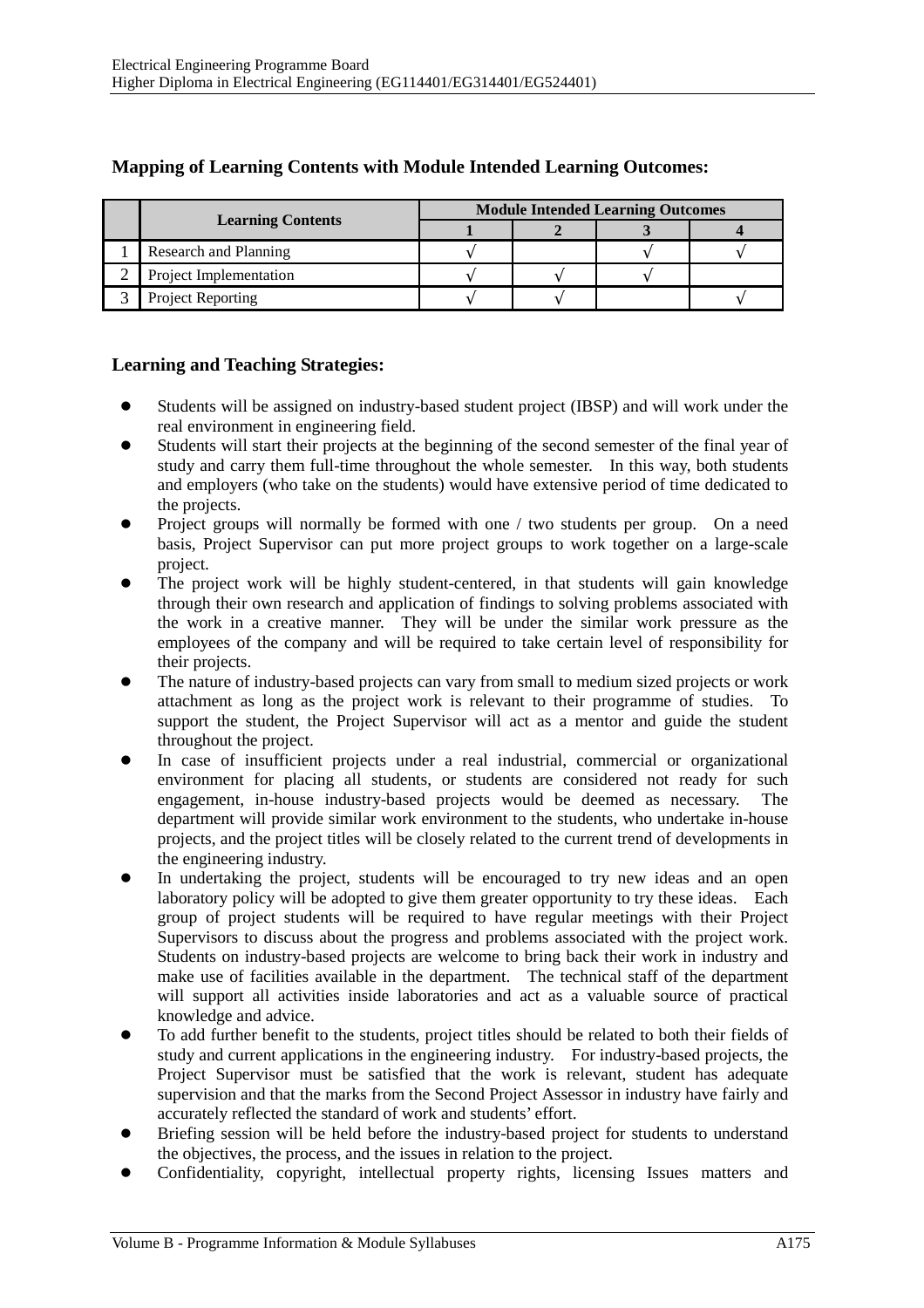insurance coverage must be well identified in advance.

- Ideally, Industry-Based Student Project (IBSP) should be conducted at the same company as the module of Industrial Attachment (IA) if suitable project topics come up between the company and the Department.
- Additional requirements will be supplemented to students for different programme areas if appropriate to suit for their trade specific nature.
- A Guideline for Industry-Based Student Project (IBSP) should be read in conjunction with this syllabus.

#### **Assessment Plan:**

| <b>Continuous Assessment (CA)</b>    | 60%  |
|--------------------------------------|------|
| <b>End of Module Assessment (EA)</b> | 40%  |
| <b>Total</b>                         | 100% |

- For obtaining a pass in this module, students have to pass 2 CA components: engineering competence and soft skills, and all 3 EA components. Students who are unable to complete the module for various reasons, or who fail to reach a satisfactory standard in any component above, are deemed to fail the module.
- Each student will be required to maintain a project log of activities, which includes the project plan and details of work undertaken, including results obtained. As part of this log, students will be required to produce an appraisal of their work.
- The Programme Leader will ensure that a Second Project Assessor will be appointed in each project. For industry-based project, the Second Project Assessor will be nominated from industry. For in-house industry-based projects, the Programme Leader will secure a Second Project Assessor who will, preferably, be industry based professional from the trade area covered with the project.
- The Project Supervisor and the Second Project Assessor will work together for the allocation of the project marks.
- Presentations will be delivered by the students at mid term and at the conclusion of their project work.
- A Project Moderator will be responsible for ensuring common and consistent approach in project management, operation and assessment.

#### **References:**

- 1. Guideline for Industrial Attachment (IA) and Industry-Based Student Project (IBSP)
- 2. Taught materials of other modules in the course<br>3. Book and Design Manuals
- 3. Book and Design Manuals
- 4. Vendors' application manuals
- 5. Internet and Library